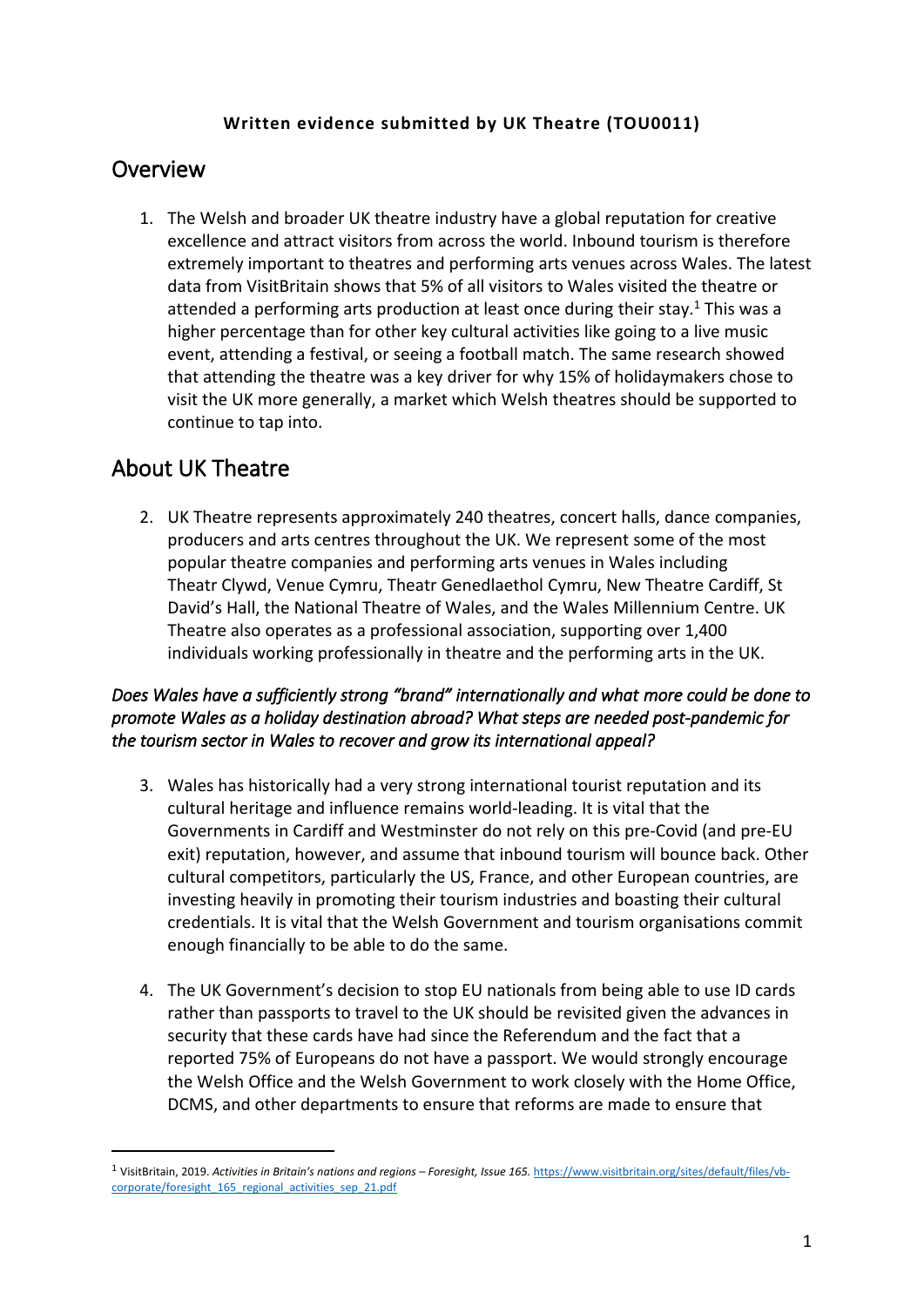Wales can continue to benefit from visitors from traditionally popular markets such as France, Germany, and the Netherlands.

- 5. Failure to properly promote Wales internationally could inflict a further blow on the cultural and hospitality industries after an extremely difficult winter period. 2022 risks being a 'perfect storm' for hard-hit industries if Britons seek sunny overseas holidays while inbound tourism is slow to return. The Government must not view the relaxing of domestic restrictions as happening in isolation – it is vital that Wales's Covid-safety approach is explained to overseas audiences. Failure to provide reassurance that Wales is a safe place to visit risks affecting the sustainability of the tourist attractions which make Wales an appealing place to visit as well as the confidence with which inbound tourists will book.
- 6. While inbound tourism does not make up the majority of audiences in Welsh theatres it does contribute a substantial amount to the industry – particularly in major cultural centres like Cardiff. Restrictions on overseas visitors, or a slow return to pre-pandemic levels of tourism, would therefore directly impact the revenue of theatres in the capital and elsewhere and would undoubtedly have an indirect impact on related industries such as hospitality and overnight accommodation (and vice versa).
- 7. It is also vital that Wales (and the UK more broadly) steps up its advertising campaign to ensure that we remain competitive against major cultural destinations such as New York, Paris, and other major cities on both sides of the Atlantic. We would strongly urge both Governments to recognise the importance of properly funding bodies such as VisitBritain and Visit Wales, the former of which has had its core budget cut by 35% in the last decade, to ensure that large-scale coordinated campaigns can be launched to attract visitors throughout 2022.
- 8. The impact of a difficult year for theatre would go beyond the theatres themselves as productions inevitably involve a large number of companies and freelancers. For example, the touring version of *Everyone's Talking About Jamie* interacted with 58 companies around the UK. According to DCMS figures, just over 70% of the workforce across the UK in 2020 were self-employed / freelancers. As such, when a show is forced to close, cut a run short, or cancel altogether the economic impact is felt by numerous businesses and individuals.
- 9. In summary, the theatre industry in Wales benefits from a thriving and consistent inbound tourism industry. While theatre was able to benefit from Britons being restricted from travelling internationally in 2021, there is serious concern that the pent up demand for overseas holidays could impact on theatres in 2022 without adequate inbound tourism numbers to make up the difference. It is therefore vital that the Welsh and UK Governments and tourist boards ensure they fund proactive, coordinated, and long-term campaigns to attract overseas visitors in 2022 and beyond.